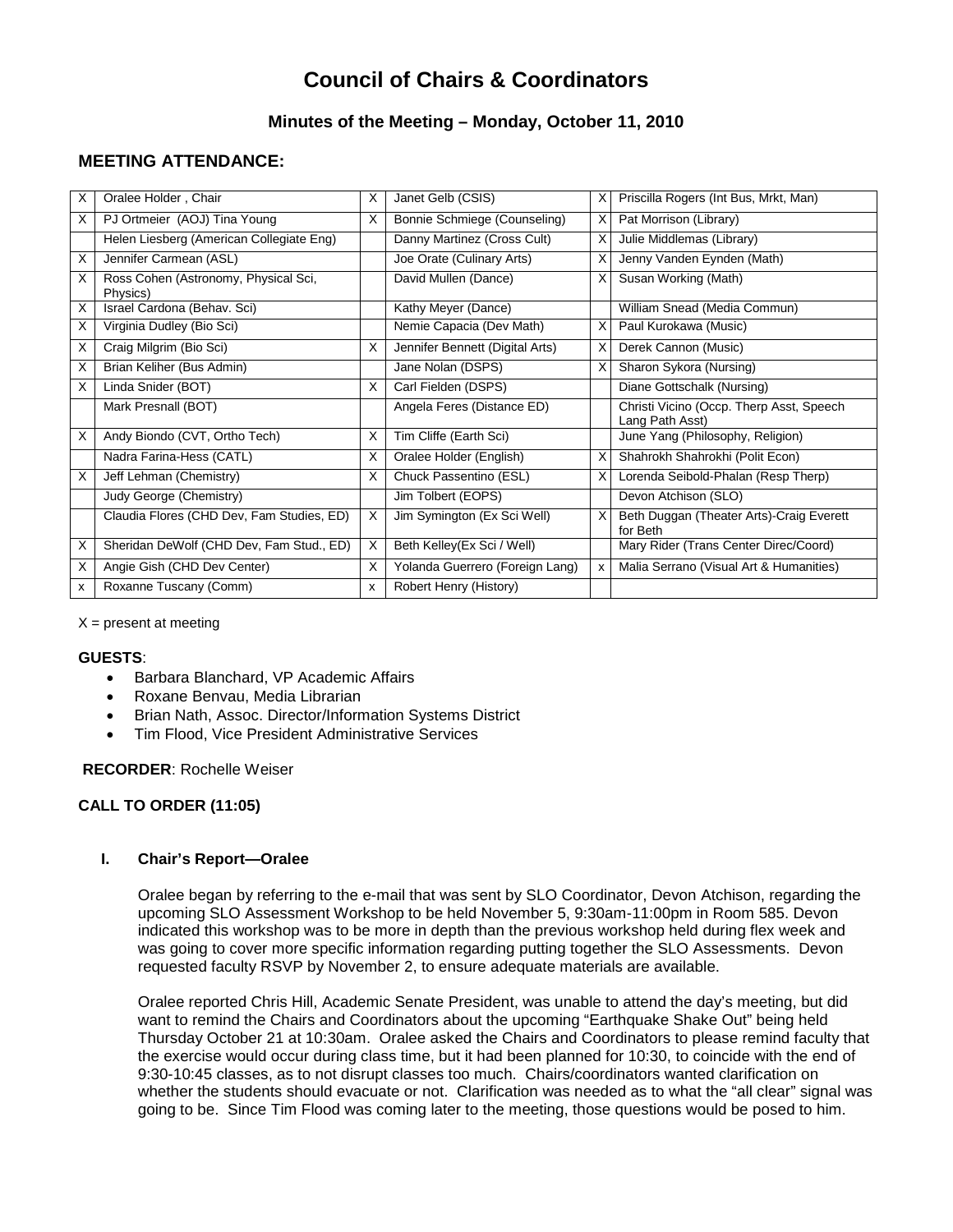Oralee reported on the previous Chair Orientations on Peer Evaluations and Hiring Processes; both went very well and the handout materials from both sessions were available at the back of the room. Oralee noted she would also be sending an electronic version of the handouts as well. Oralee noted that a third session regarding Scheduling had originally been planned, but would be postponed until administration had a sense of what the summer schedule would look like. She noted the session may be postponed until the Spring flexweek activities.

### **II. Intelecom Video Clip Database—Roxane Benvau**

Roxane began by introducing herself and explaining she was there to share with the Chairs and Coordinators the new video database the library has available: Intelecom Video Clip Database. Roxane noted the database is fully hosted by Intelecom, is available to all faculty members, and can be used on Blackboard. She noted faculty members do not have to have a large computer, but it is recommended to have one of the latest browsers, such as Firefox, and have the latest version of Adobe Flash player. She noted the video clips are both Mac and PC friendly, they can be used in Blackboard or in a Power Point presentation, and most video clips are 3-5 minutes in length. Roxane noted when used in Blackboard, the viewer remains in the Blackboard website. Roxane then reviewed how to access the database via the GC Library website, how to cut and paste the URL for the clip, and how to paste it into Blackboard. Roxane then reviewed how to find the Intelcom webpage and how to locate content of the videos. She noted GC purchased the "basic" database through a consortium, so GC was able to receive a reduced rate and has the option of adding additional packages to the database. Roxane noted that the database was purchased for one year and the Library would like to see how it is received and utilized by the faculty. She reported the clips were produced by a company that creates telecourses for colleges; they then took those courses and created the clips. She noted the content had been well received by the faculty members who have utilized them. Roxane asked that any faculty with questions or feedback on using the Intelecom Video Clip Database to please contact her. She also noted she would be sending an e-mail with information on using the database and asked the Chairs to please share it with their faculty members.

## **III. Room Utilization Reports—Brian Nath**

Oralee reported Brian was going to do a short presentation he provided for the Room Utilization Committee regarding accessing reports on room usage. Brian began by explaining on the District network there is a server with web reports. Brian noted that if you type "reports" into the browser you will be directed to this page. Brian directed us to the folder "Instructional Services"; under that folder are the headings "Facilities" and then "Meeting times by room." Brian then reviewed how to access the reports that are available. Brian reviewed the ways the information can be sorted--by time or day. When sorted by day, the sections offered in the room can be seen. Brian explained the various filters that can be used to access information.

It was noted that these reports only cover classroom usage; Resource 25 covers other events such as meetings. Brian noted that Resource 25 can be accessed by typing "Event" into the web browser. He noted that the information in Resource 25 requires a little more navigation skill to access the information. It was suggested that perhaps Information Systems could provide a PDF document explaining the different codes and abbreviations; Brian noted this would be a very good idea. Brian then reviewed the Room Section Detail report; this report shows the room capacity, the section capacity, and the current enrollment.

Discussion occurred regarding how far back the information is available; everything from the Summer 2008 forward is included and some information from 1976 forward has been input. Brian noted many of the reports and filters were created to be used by IS, and he agreed it would be helpful to have an explanation of the codes for faculty users. Discussion occurred regarding exporting the information from the reports; Brian reviewed the options available in the drop down menu and how those can be read. Oralee noted that these reports are for information only and that rooms must continue to be scheduled through Instructional Operations.

#### **IV. Budget Information—Tim Flood**

Oralee began by asking Tim to clarify the procedure for the Earthquake Shakeout. Tim reported GC Facility Operations would like faculty to have students go through the drill: duck, cover, and hold on when the fire alarm sounds. Tim noted once the alarm is finished, faculty do not need to evacuate the buildings but rather administration asks that faculty take the time to discuss with students the evacuation process and emergency procedures. Tim noted the one page handout that was sent to faculty and how this could